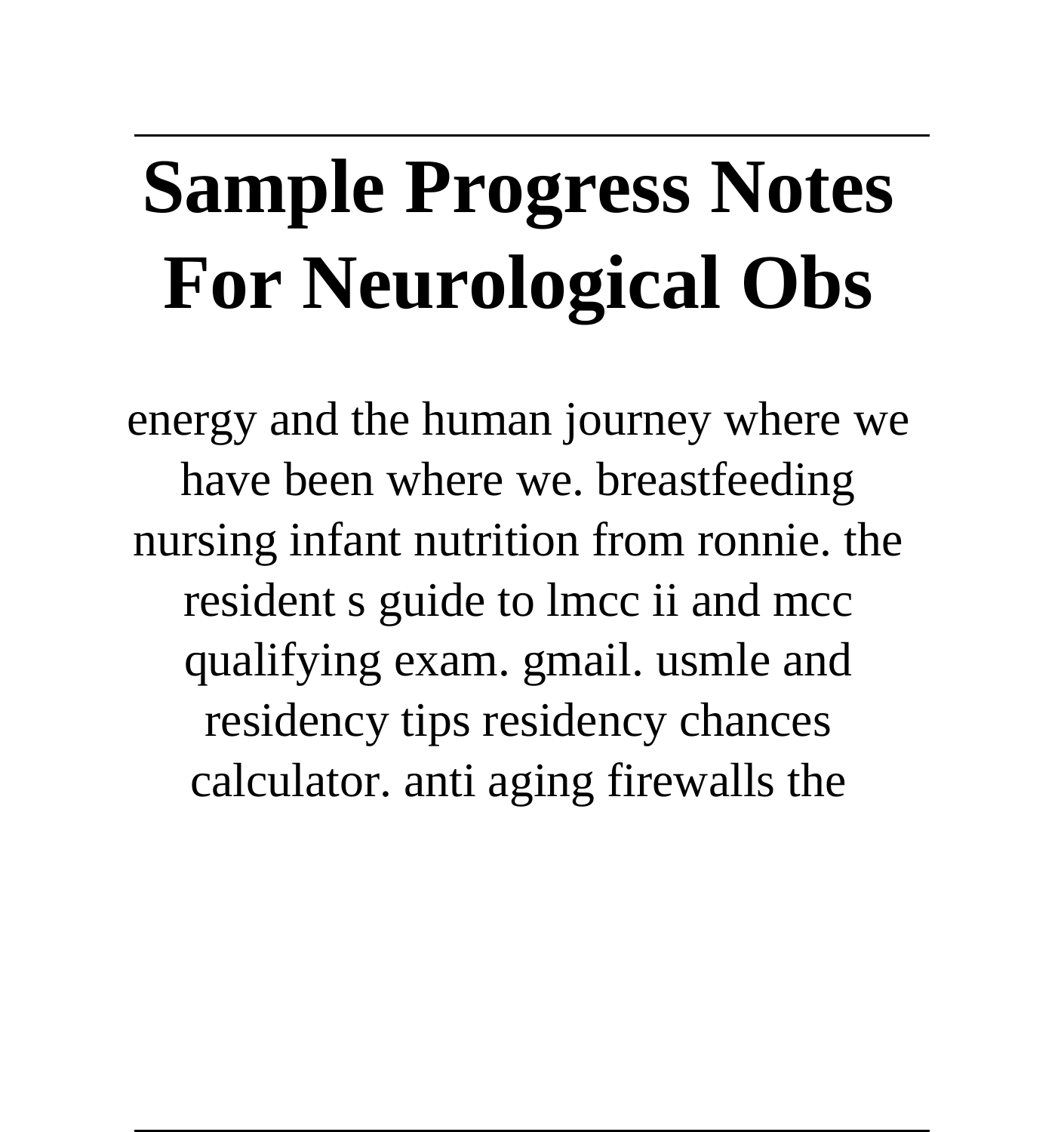science and technology of longevity. french republic. hell o visitor on the playerclan site. dictionary com s list of every word of the year. professor john attia staff profile the university of. mcleodgaming

## **Energy and the Human Journey Where We Have Been Where We** May 4th, 2018 - Energy and the Human Journey Where We Have Been Where We Can Go By Wade Frazier Version 1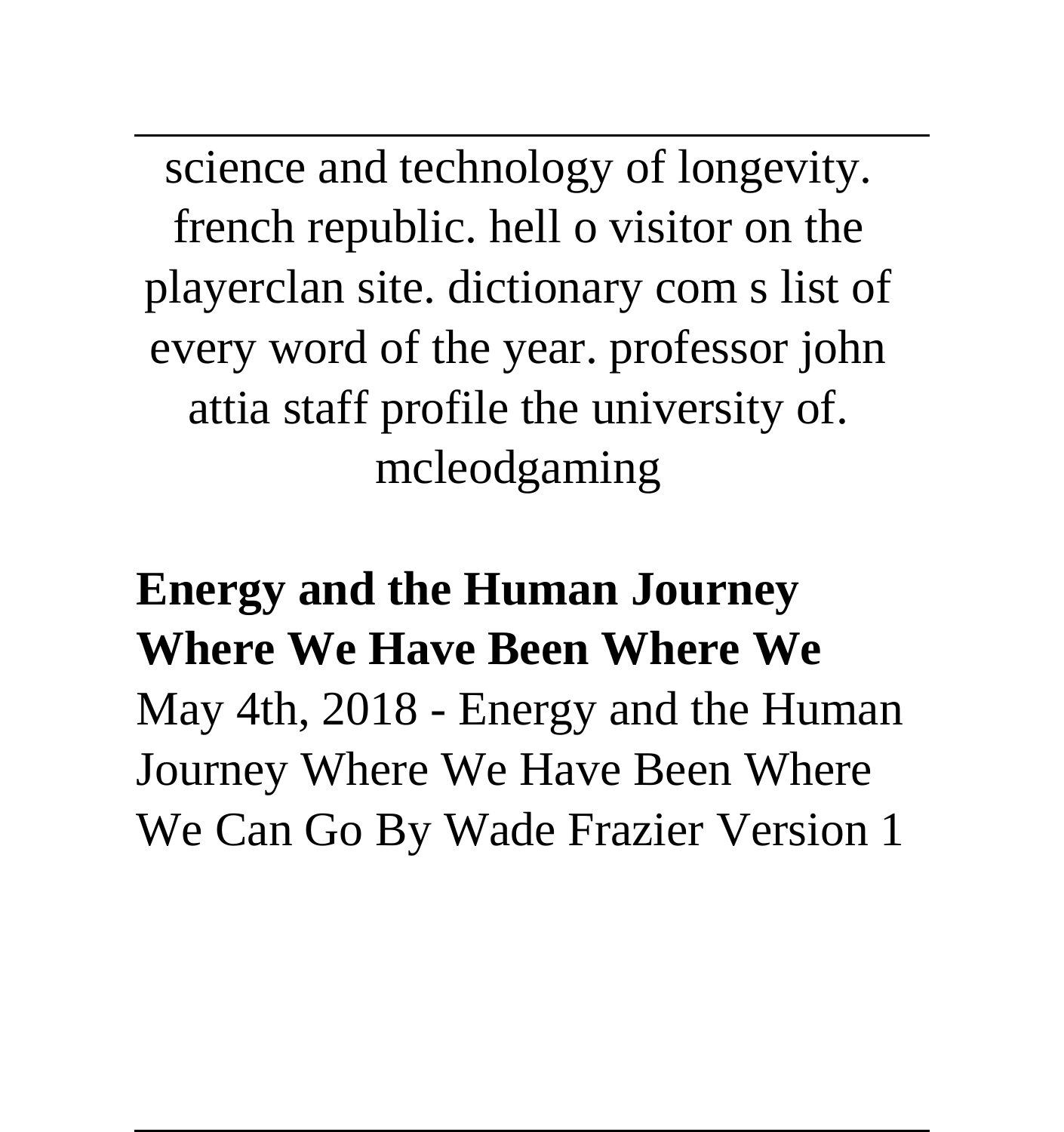2 published May 2015 Version 1 0 published September

## 2014''**Breastfeeding Nursing Infant Nutrition From Ronnie**

May 2nd, 2018 - ACOG Gets Behind Breastfeeding ACOG S Breastfeeding Toolkit It S About Time Don T

Underestimate The Power Of Making It Easier For OBs To Bill For

Breastfeeding Care'

'**the resident s guide to lmcc ii and mcc qualifying exam**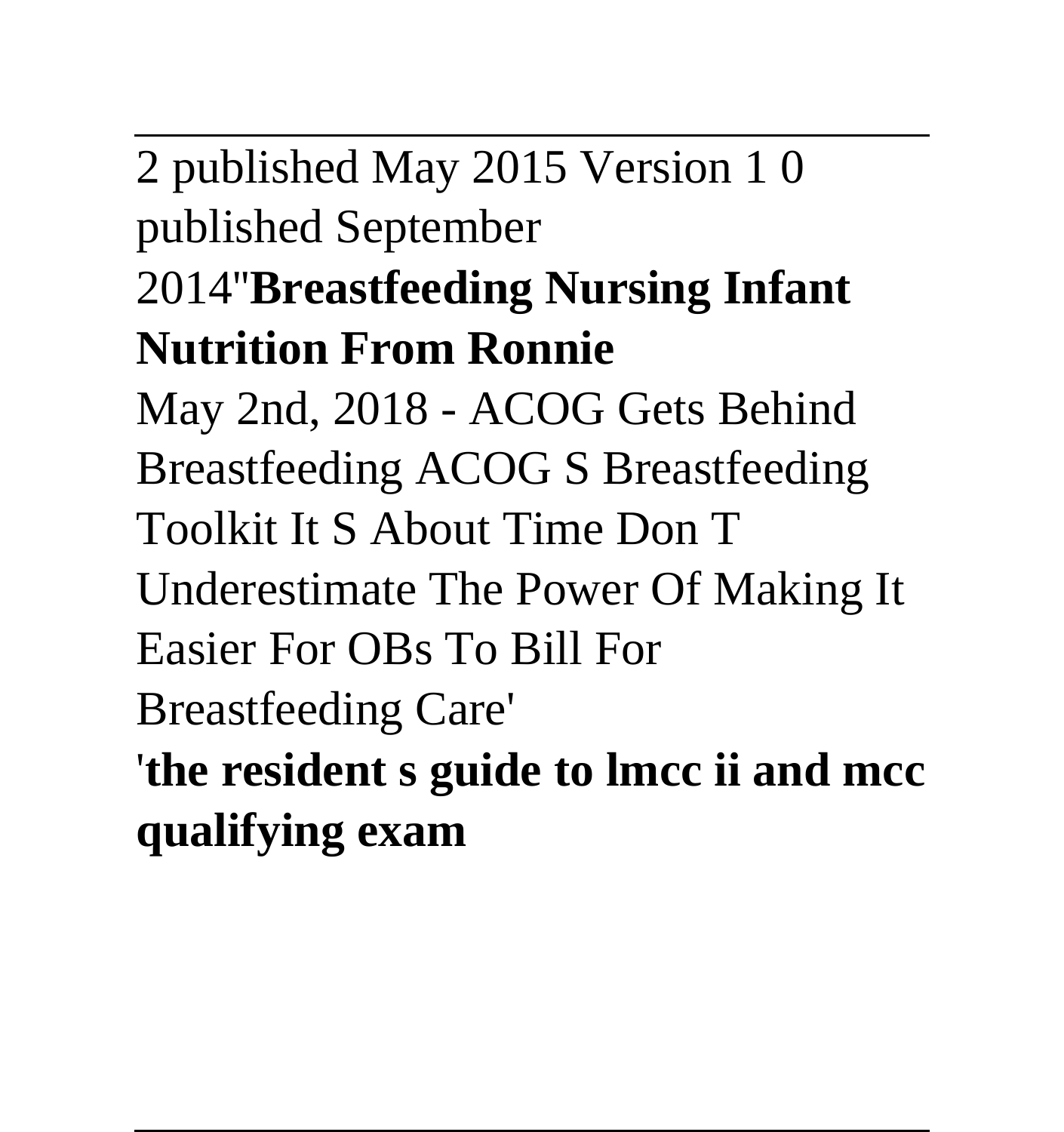may 3rd, 2018 - this is the formidable source for any one willing to take the medical council of canada qualifying exam two good luck by bobsherif'

#### '**Gmail**

**May 3rd, 2018 - Gmail is email that s intuitive efficient and useful 15 GB of storage less spam and mobile access**' '*USMLE AND RESIDENCY TIPS RESIDENCY CHANCES CALCULATOR*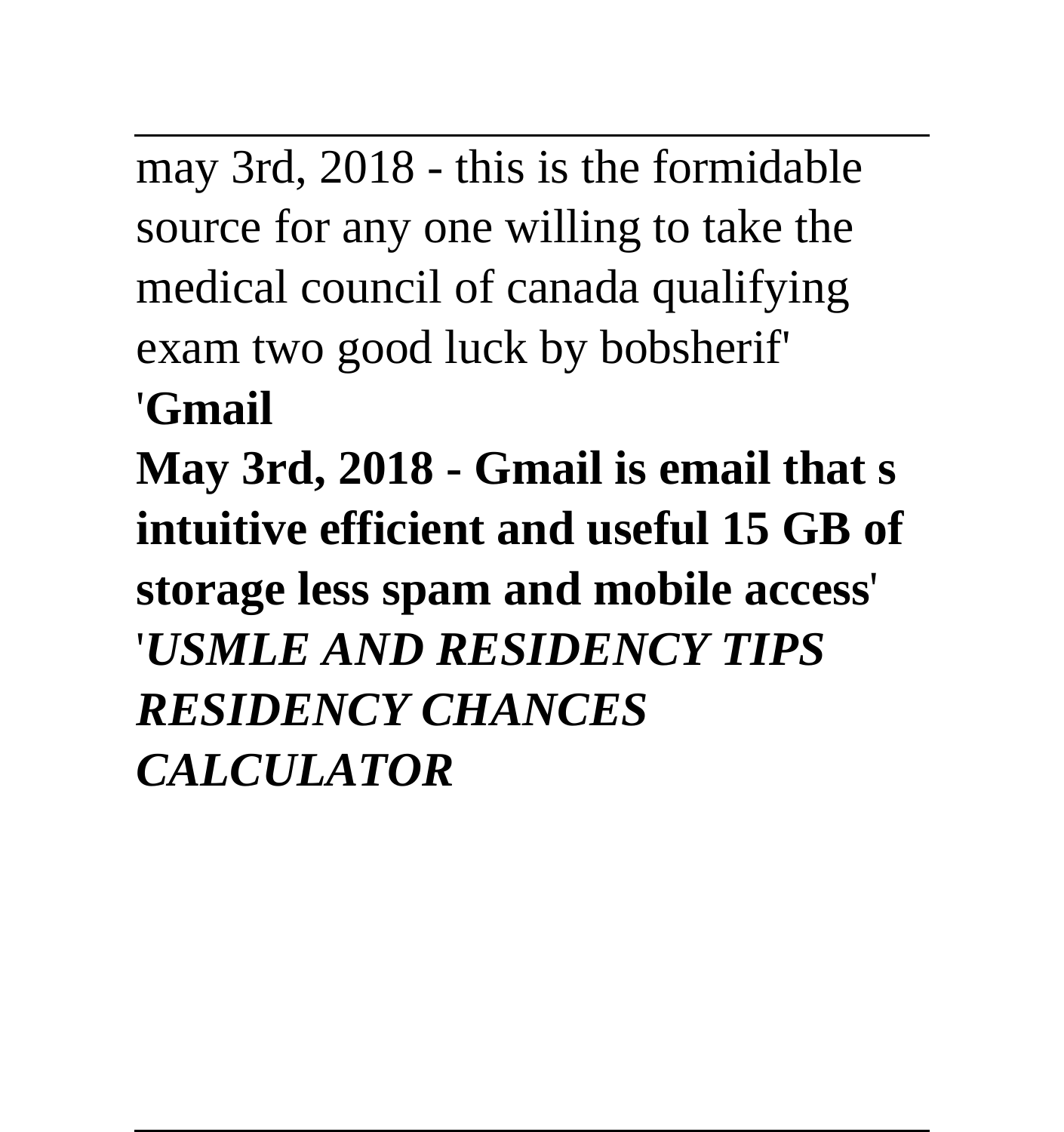*MAY 4TH, 2018 - UPDATE CALCULATOR ALGORITHM HAS BEEN REVISED AND UPDATED AS OF SEPTEMBER 2013 VERSION 3 0 THIS IS THE IMG RESIDENCY CHANCE CALCULATOR THIS WAS DEVISED WITH A FEW FACTORS THAT AFFECT YOUR CHANCES AT MATCH*''**anti aging firewalls the science and technology of longevity** may 1st, 2018 - dynamically updated essay by vincent

giuliano on theories of aging and protective firewalls serious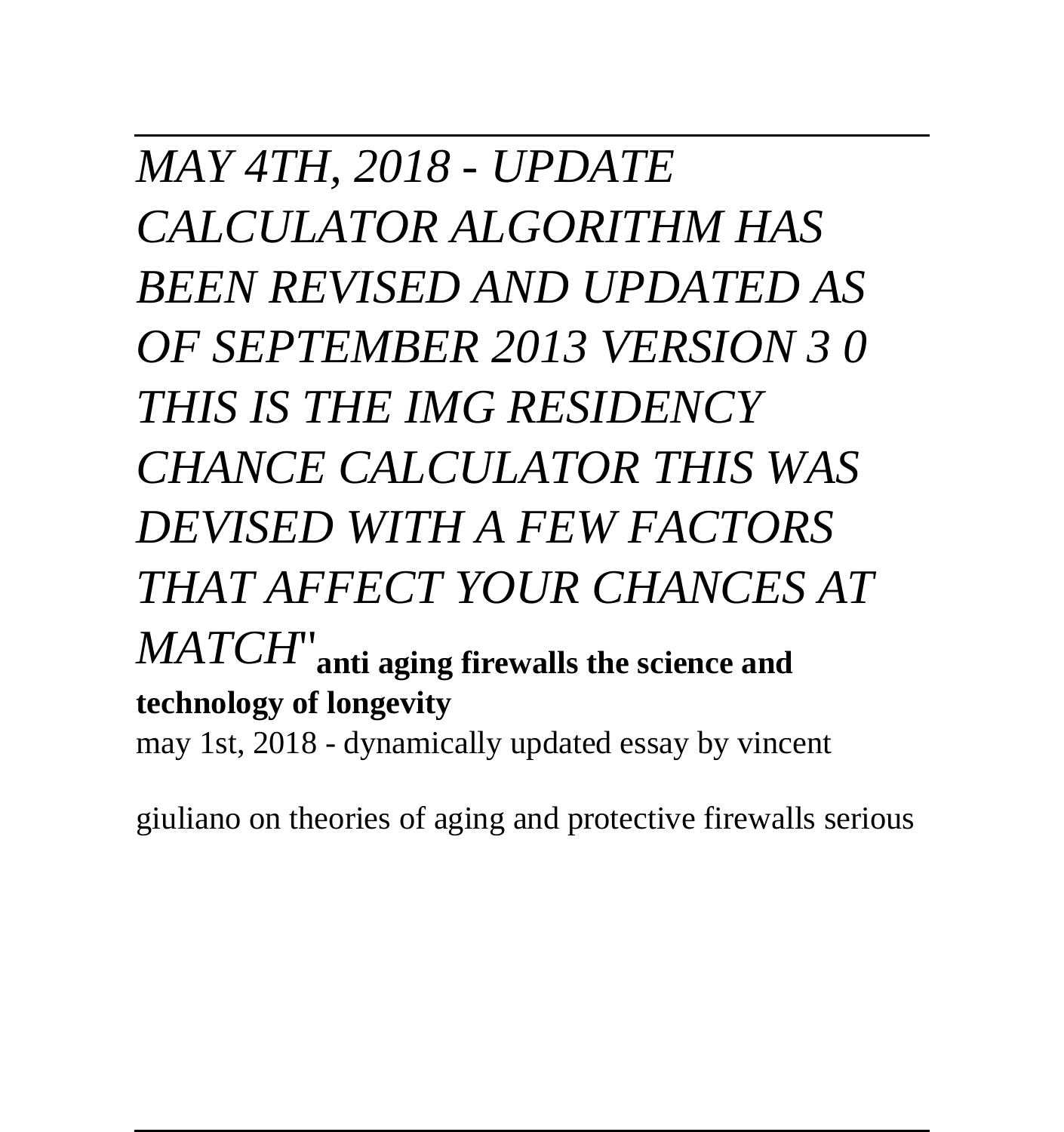and humerous subjects include longevity health anti aging aging antioxidants supplements lifestyle gene activation glycation lipofuscin cancer inflammation neurological disease immune system cardiovascular nf kappab telomerase' '*FRENCH REPUBLIC*

*MAY 5TH, 2018 - CHAMPAGNE ARDENNE CORSICA FRANCHE COMTE*'

## '*HELL O VISITOR ON THE PLAYERCLAN SITE MAY 2ND, 2018 - WE ARE THE ORIGINAL PLAYER – CLAN WE*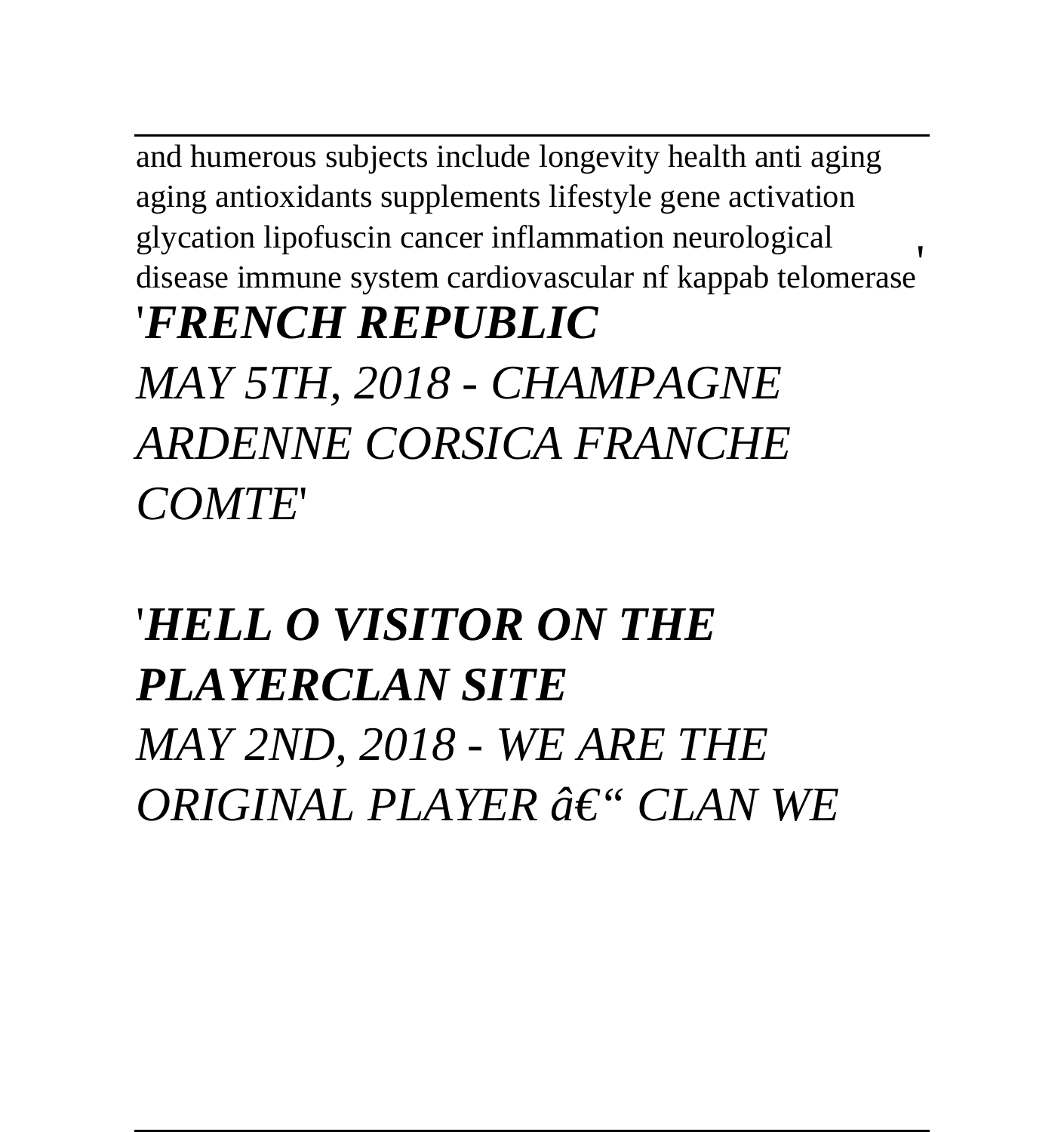*ARE THE GREATES AND WE RULE AND WE ALSO WILL KICK YOUR STINKING ASS IF YOU TRY TO FIGHT US THAT IS BCUASE WE RULE WE GOT STARTED WHEN I DECIDET TO MAKE A CLAN THAT WAS YESTERDAY WE DONT HAVE OUR OWN SERVA RIGHT NOW WE MET ON WON IF WE WANT AND YOU CAN*'

'**Dictionary com s List of Every Word of the Year**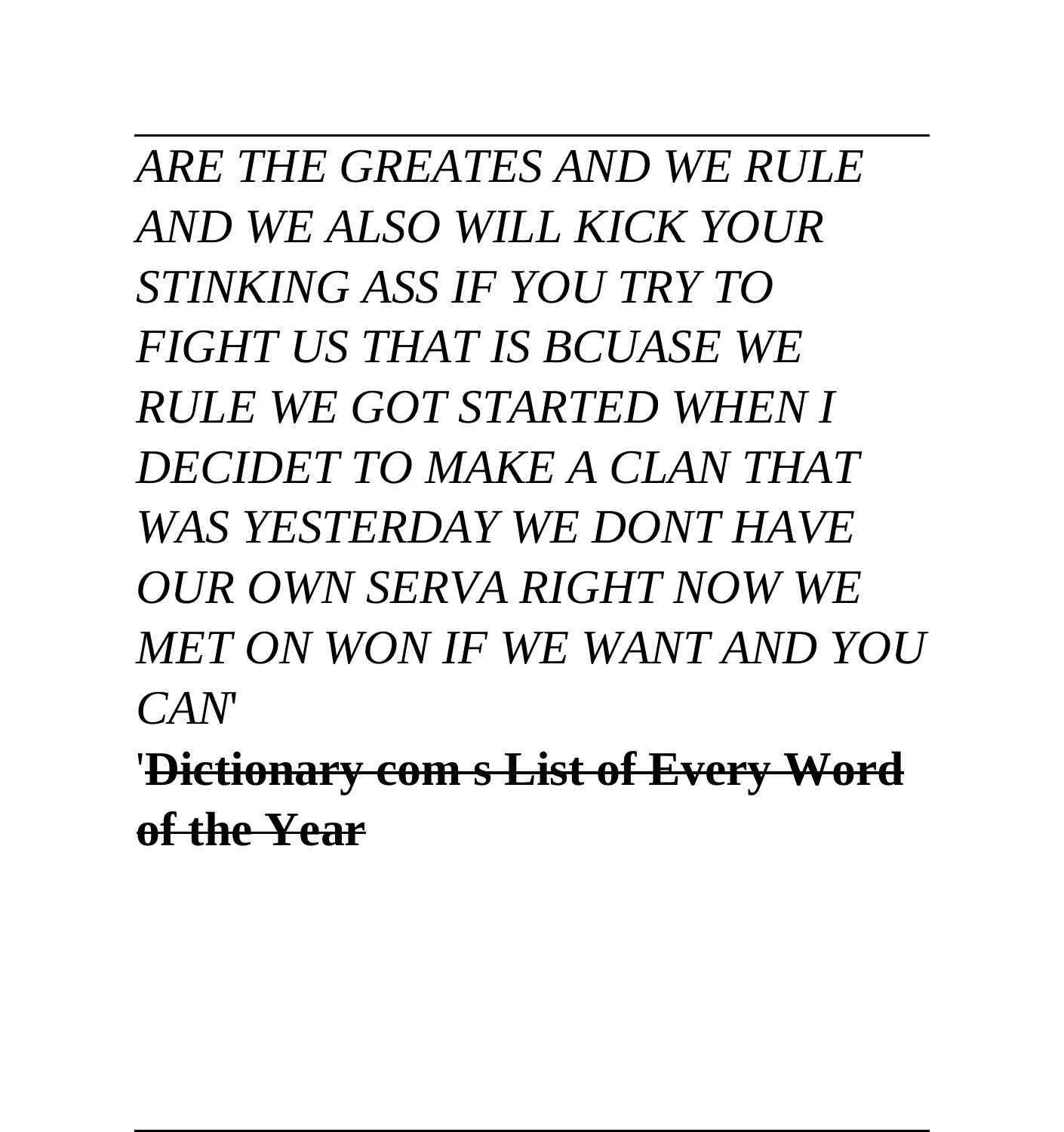November 28th, 2017 A list of every Word of the Year selection released by Dictionary com Dictionary com s first Word of the Year was chosen in 2010' '**Professor John Attia Staff Profile The University Of**

May 5th, 2018 - Professor John Attia Obtained A BSc In

Physiology Faculty Scholar At McGill University And Then

Won A 5 Year MRC Scholarship To Complete His MD PhD